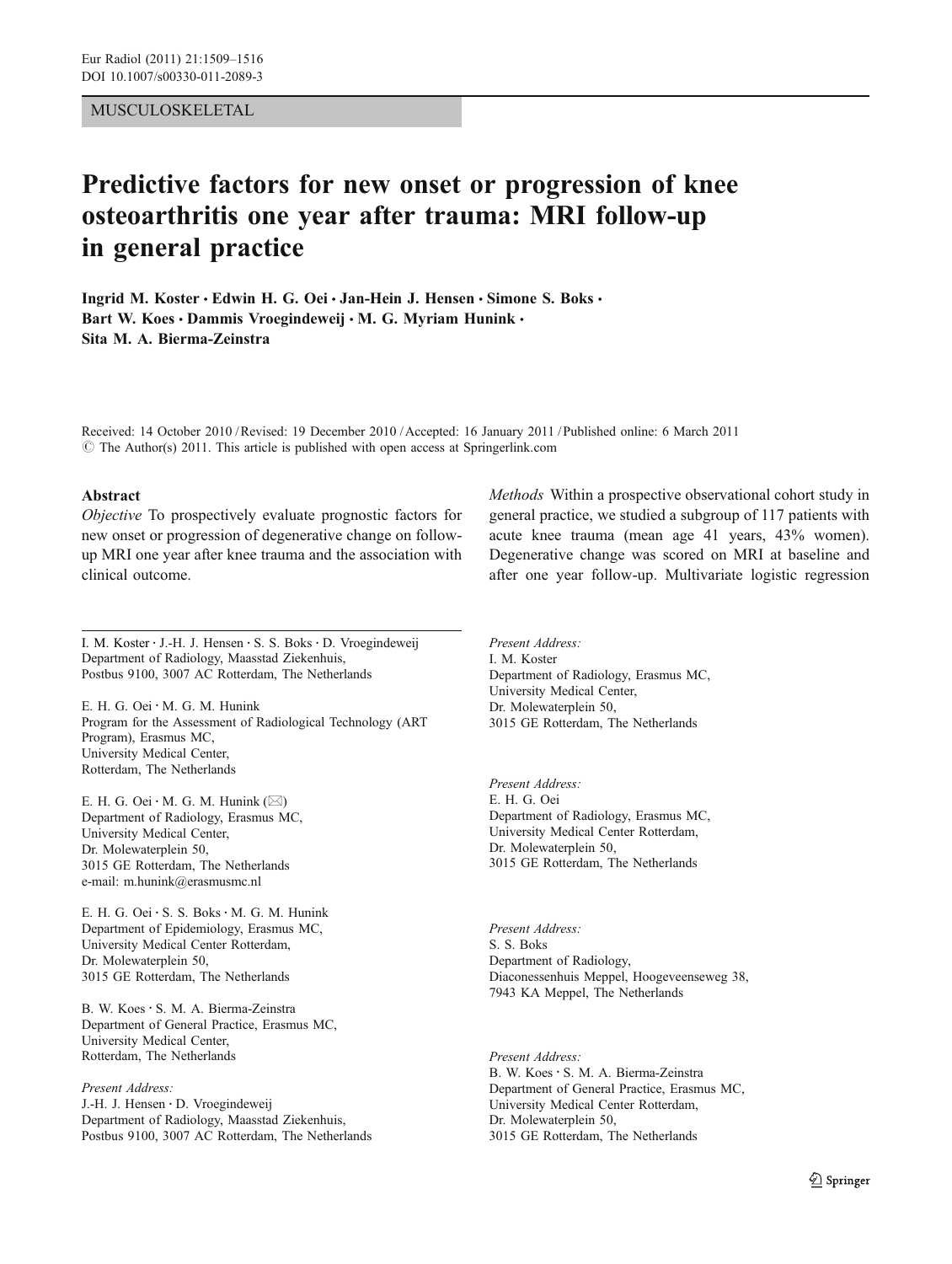analysis was performed to evaluate prognostic factors for new onset or progressive degenerative change on follow-up MRI. Association between new or progressive degeneration and clinical outcome after one year was assessed.

Results On follow-up MRI 15% of patients with pre-existing knee osteoarthritis showed progression and 26% of patients demonstrated new degenerative change. The only statistically significant prognostic variable in the multivariate analysis was bone marrow oedema on initial MRI (OR 5.29 (95% CI 1.64– 17.1),  $p=0.005$ ). A significant association between new or progressive degenerative change and clinical outcome was found  $(p=0.003)$ .

Conclusion Bone marrow oedema on MRI for acute knee injury is strongly predictive of new onset or progression of degenerative change of the femorotibial joint on follow-up MRI one year after trauma, which is reflected in clinical outcome.

Keywords Knee injury . Osteoarthritis. MRI . Follow-up . Clinical outcome

#### Introduction

Osteoarthritis (OA) of the knee is a common cause of functional impairment and pain in the general population. Although the pathogenesis and aetiology of OA has not been fully understood, it is regarded as a generalised degenerative process involving all tissues of the affected joint [\[1](#page-6-0)]. Besides demographic factors such as age and sex, obesity and knee trauma are established risk factors for the development of OA of the knee [\[2](#page-6-0)–[4\]](#page-6-0). With a reported incidence of 5.3 per 1000 patients annually, traumatic knee injury is a frequently encountered condition in general practice [\[5](#page-6-0)].

Meniscal lesions and anterior cruciate ligament (ACL) injuries constitute a large proportion of traumatic knee injury, and evidence exists that traumatic meniscal lesions are associated with progression of knee osteoarthritis [[6,](#page-6-0) [7](#page-6-0)]. ACL injuries most commonly occur in young- to middle-aged physically active people, and in a previous study it was found that approximately 50% of this population develop OA of the knee 10–20 years after the injury [\[8](#page-6-0)]. It has also been suggested that bone marrow oedema is a risk factor for structural deterioration and progression of knee OA [[9,](#page-6-0) [10\]](#page-6-0).

Detection of early OA changes in the knee by radiographs alone is limited and the correlation between radiographic findings and clinical symptoms is poor [\[11](#page-6-0)–[13](#page-6-0)]. With magnetic resonance imaging (MRI) it is possible to separately evaluate bone, cartilage, ligaments, meniscus and soft tissue abnormalities, allowing an in-depth whole organ assessment rather than an indirect radiographic projection of intra-articular damage. Therefore, MRI has been advocated

as the best currently available imaging technique for the detection of early osteoarthritic changes [[6,](#page-6-0) [14](#page-6-0), [15\]](#page-6-0).

The extent to which traumatic knee abnormalities predict the development of OA within the first years after trauma has only been sparsely documented. We performed a study in the general practice population to prospectively evaluate prognostic factors, including initial MRI findings, for new onset or progression of OA of the femorotibial joint, assessed by follow-up MRI one year after trauma, and to evaluate the association with clinical outcome.

## Materials and methods

Patient selection and study design

We performed a subgroup study within the HONEUR knee cohort, a prospective observational cohort study in general practice, in which patients were included if they consulted their general practitioner for the first time because of acute or chronic knee complaints. The study design of this general cohort, in which a total of 1068 patients were included, has been described in detail by Heintjes et al. [\[16](#page-6-0)]. The subgroup under investigation in the present study consisted of consecutively included patients aged 18 to 65 years who were consulting their general practitioners because of an acute knee trauma within the preceding 5 weeks from March 2002 until October 2003 [[17\]](#page-6-0). Patients were excluded in the case of severe injury requiring immediate hospital referral, if a fracture was demonstrated in those referred for conventional radiography, or if there were contra-indications for MRI. The study was approved by the institutional review board of the Maasstad Ziekenhuis, Rotterdam, The Netherlands, and written informed consent was obtained from each patient.

MRI technique and interpretation

Magnetic resonance imaging was performed within 3 to 6 weeks of trauma and repeated after approximately 1 year follow-up. For both examinations, we applied the same technique and pulse sequences, using a 1.0 Tesla wholebody MRI unit and a dedicated knee coil. The imaging protocol consisted of sagittal T1-, T2-, and proton densityweighted fast spin-echo sequences, coronal T2\*-weighted gradient echo and fat-suppressed T2-weighted fast spinecho sequences, and an axial proton density-weighted fast spin-echo sequence.

The initial and follow-up MRI examinations were evaluated for the presence of degenerative abnormalities of the femorotibial joint. For this purpose, we used the items of the Knee Osteoarthritis Scoring System (KOSS) [\[18](#page-6-0)]. To grade the severity of OA we used the Kellgren and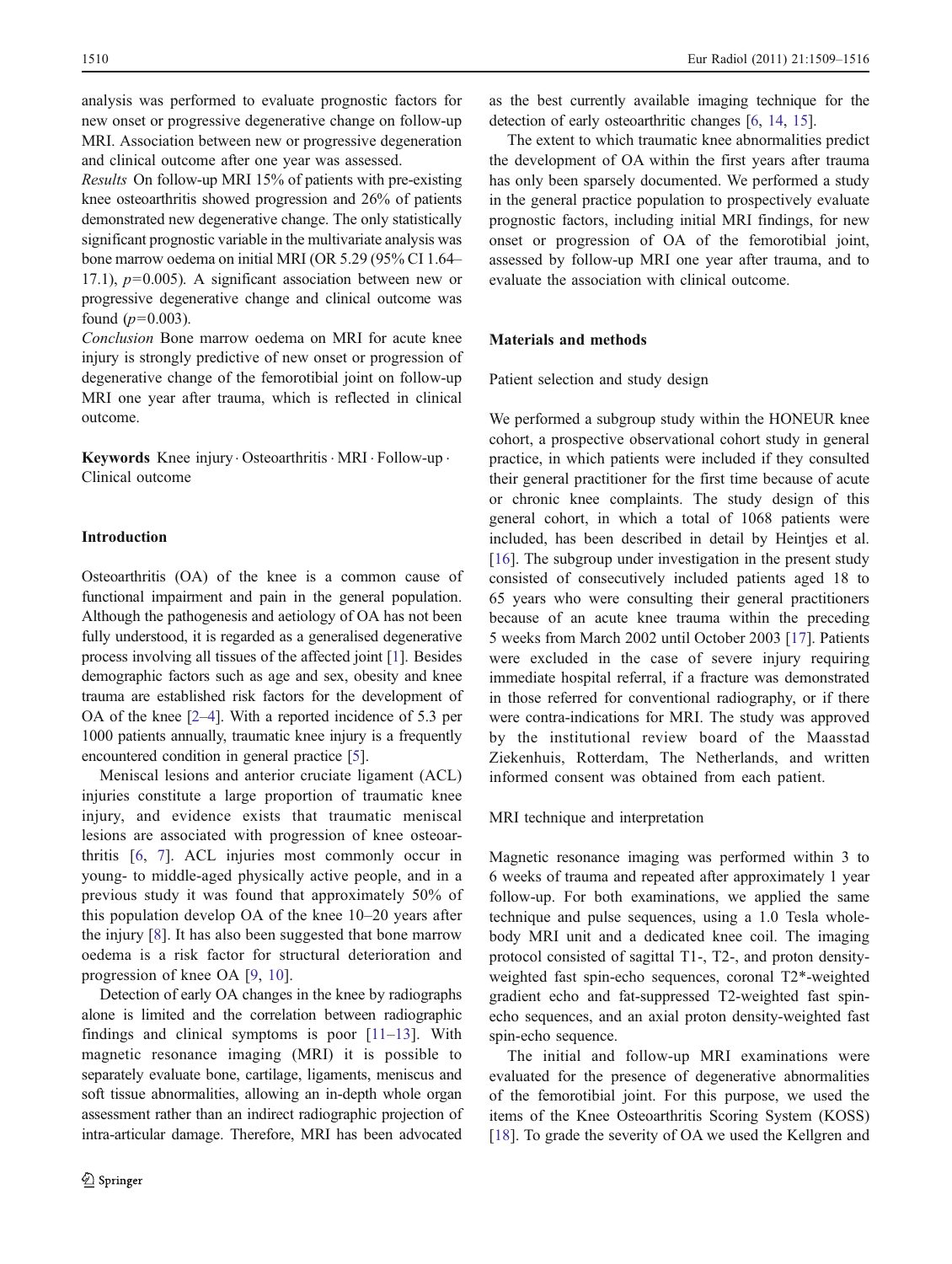<span id="page-2-0"></span>Lawrence scoring system, which was originally developed for grading osteoarthritic change on conventional radiography [\[19](#page-6-0)] (Table 1). In addition to degenerative abnormalities including meniscal lesions and bone marrow oedema, we assessed the presence of ligamentous lesions on the initial MRI. Findings were documented on a standardised report form.

Two independent readers (one senior radiology resident (SB) and one experienced musculoskeletal radiologist (DV)) evaluated the initial MRI examination. In the case of discrepancies, consensus was reached through discussion. The follow-up MRI examinations were assessed by three independent readers (two senior radiology residents (EHGO and IMK) and one experienced musculoskeletal radiologist (JHH)). In the case of discrepancies the majority opinion was used for analysis.

To reflect clinical practice, both the reports and the images of the initial MRI examination were available on follow-up MRI evaluation. In this observational cohort study, the treating general practitioner was not informed of the findings on the initial MRI unless findings required immediate treatment. Hence, the treatment strategy was not influenced by the MRI findings. If a patient was referred to a medical specialist, the initial MRI report was provided on request, so as to avoid unnecessary repetition of an MRI examination.

## Self-reported questionnaires

Self-reported questionnaires were completed at baseline and 12 months after trauma. On the questionnaires, we recorded a pain score measured on an 11-point numeric rating scale ranging from 0 (no pain) to 10 (unbearable pain) [[20\]](#page-6-0), the

Lysholm knee function score [[21\]](#page-7-0), recurrence, level of sports activities, referral to a medical specialist, and whether an operation had been performed. At 12 months we also scored perceived recovery as rated by the patient and measured on a 7-point Likert scale, ranging from 'completely recovered' to 'worse than ever'. Both the initial and follow-up MRI readers were blinded to the reported scores on the questionnaires.

#### Data analysis

Univariate and multivariate binary logistic regression analysis was performed using SPSS 11.0 for Windows. As the binary outcome, we defined any increase on the Kellgren and Lawrence scale on follow-up MRI compared with initial MRI. Therefore, this could either be new degenerative change in a previously unaffected knee or deterioration of pre-existing osteoarthritis.

We analysed the following independent variables: age (both continuous and dichotomised at age 50 years), sex, physique as measured by body weight and body mass index (both continuous and dichotomised at 25 and 30 kg/m<sup>2</sup>), sports injury as the setting of knee trauma, baseline pain score measured by the 11-point numeric rating scale (continuous and dichotomised at 6 points or higher), Lysholm knee function score (continuous and dichotomised at 50 points). The prognostic value of the following knee lesions on initial MRI was also evaluated: meniscal lesion (degenerative, tear, or combined; lateral and medial meniscus analysed separately or in combination), anterior cruciate ligament rupture (partial, total, or combined), bone marrow oedema in the distal femur or proximal tibia (medial and lateral femorotibial joint compartments analysed separately

Table 1 Cross-tabulation of femorotibial Kellgren and Lawrence score on initial versus follow-up MRI

|                        |                  | Kellgren and Lawrence score on initial MRI |         |         |         |         |       |
|------------------------|------------------|--------------------------------------------|---------|---------|---------|---------|-------|
|                        |                  | Grade 0 (normal)                           | Grade 1 | Grade 2 | Grade 3 | Grade 4 | Total |
| Kellgren and Lawrence  | Grade 0 (normal) | 62                                         |         |         |         |         | 62    |
| score on follow-up MRI | Grade 1          | 18                                         | 16      |         |         |         | 34    |
|                        | Grade 2          | 4                                          |         | 5       |         |         | 10    |
|                        | Grade 3          |                                            |         |         | 4       |         | 6     |
|                        | Grade 4          |                                            |         |         | 2       | 3       |       |
|                        | Total            | 84                                         | 19      | 5       | 6       |         | 117   |

Table presents number of patients

Kellgren and Lawrence Score:

Grade 0: no degenerative abnormalities

Grade 1: minimal osteophyte of unknown significance

Grade 2: osteophytes without joint space narrowing

Grade 3: moderate joint space narrowing

Grade 4: severe joint space narrowing with sclerosis of subchondral bone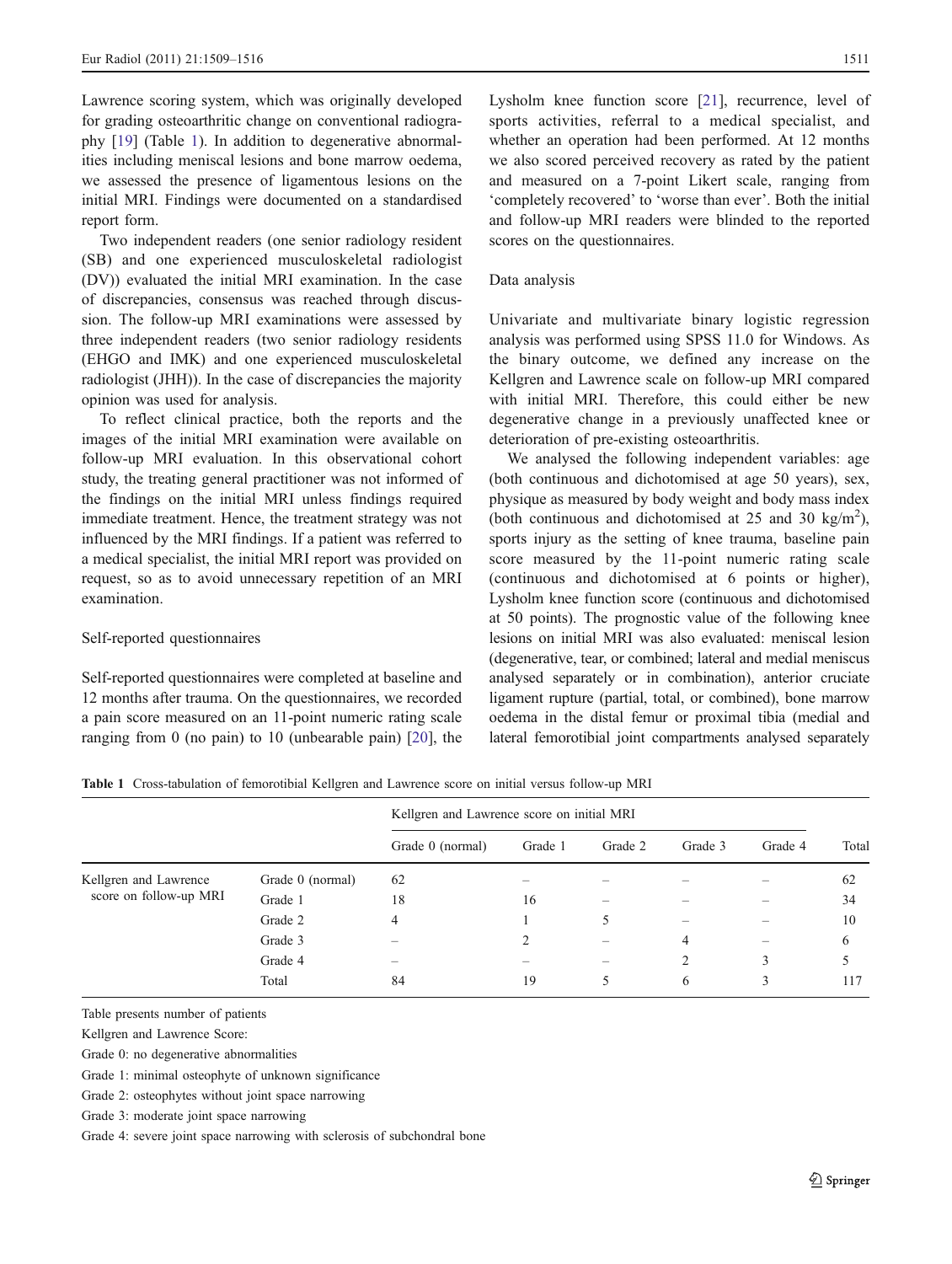and combined). As there were relatively few total PCL and collateral ligament ruptures, we combined these lesions as a total ACL rupture, resulting in a combined variable indicating any total rupture of either cruciate of the collateral ligament. In the univariate analysis, we regarded variables as statistically significant with a p value of less than 0.10. In the multivariate analysis, we used a statistically significant threshold of a p value of 0.05.

We missed data on sports injury in 6 patients. As the association with a sports injury was strongly correlated with age and sex, we used these variables in a logistic regression analysis to impute the missing data on sports injury. Data on baseline pain score and Lysholm knee function score were missing in 3 patients, the pain score and perceived recovery data after 12 months' follow-up were lacking in 7 and 1 patients respectively. We imputed these data with the mean values of the other patients, as it has been demonstrated that imputation of missing data reduces the risk of bias and is preferable over complete case analysis [[22](#page-7-0), [23\]](#page-7-0).

Sixteen patients underwent surgery during follow-up. As this study was not aimed at therapy, the exact type of surgical or arthroscopic procedures was not known in every operated patient. To explore the possible effect of surgery on the result of the analysis, we performed a sensitivity analysis from which the operated patients were excluded.

Perceived recovery measured on the self-reported questionnaire at 12 months' follow-up was regarded as an indicator of clinical outcome. The expected course of recovery one year after knee trauma was complete recovery or at least strong improvement. Following dichotomisation of this variable into complete recovery or strong improvement versus some improvement, unchanged or deteriorated, we analysed the association between OA progression on the Kellgren and Lawrence score and the clinical outcome using Fisher's exact test.

## **Results**

One hundred and thirty-four patients were included and underwent MRI at baseline. Seventeen patients were not followed up because they refused participation or because they had moved and we were unable to contact them. Thus, followup MRI was performed in 117 patients (67 male, 50 female; mean age 41 years, standard deviation 12.2 years, range 18–63 years). The mean time between MRI examinations was 403 days (standard deviation 57.8 days, range 315–675 days). A flow diagram indicating the selection of subjects and the flow of patients through the study is presented in Fig. 1.

A cross-tabulation of the Kellgren and Lawrence score on initial versus follow-up MRI is listed in Table [1](#page-2-0). At one year follow-up, a total of 27 knees showed an increase on the Kellgren and Lawrence scale; 22 of these were initially



Fig. 1 Flow diagram indicating the selection of subjects and the flow of patients through the study

normal. Five patients demonstrated deterioration of preexisting degenerative change.

The results of the univariate logistic regression analysis are presented in Table [2](#page-4-0). Age above 50 years, body mass index greater than  $25 \text{ kg/m}^2$ , and the presence of bone marrow oedema on initial MRI (both for medial and lateral compartments separately and combined) were significant predictors of increased Kellgren and Lawrence score after one year follow-up. We included age above 50 years, body mass index greater than  $25 \text{ kg/m}^2$ , and bone marrow oedema (medial and lateral compartments combined) in the multivariate logistic regression analysis. Although age and body mass index both were no longer statistically significant when controlling for bone marrow oedema (OR 1.51 (95%) CI 0.56–4.12),  $p=0.42$  and OR 2.07 (95% CI 0.75–5.73),  $p=0.16$  respectively), we kept these variables in the model, as these are established risk factors for osteoarthritis. Thus, in the final multivariate model medial and/or lateral femorotibial bone marrow oedema on initial MRI was the only statistically significant predictor of increased Kellgren and Lawrence score on follow-up MRI after one year (OR 5.29 (95% CI 1.64–17.1),  $p=0.005$ ).

In the sensitivity analysis of 101 conservatively treated patients excluding the 16 patients who had undergone surgery during follow-up, we identified the same statistically significant variables in univariate logistic regression analysis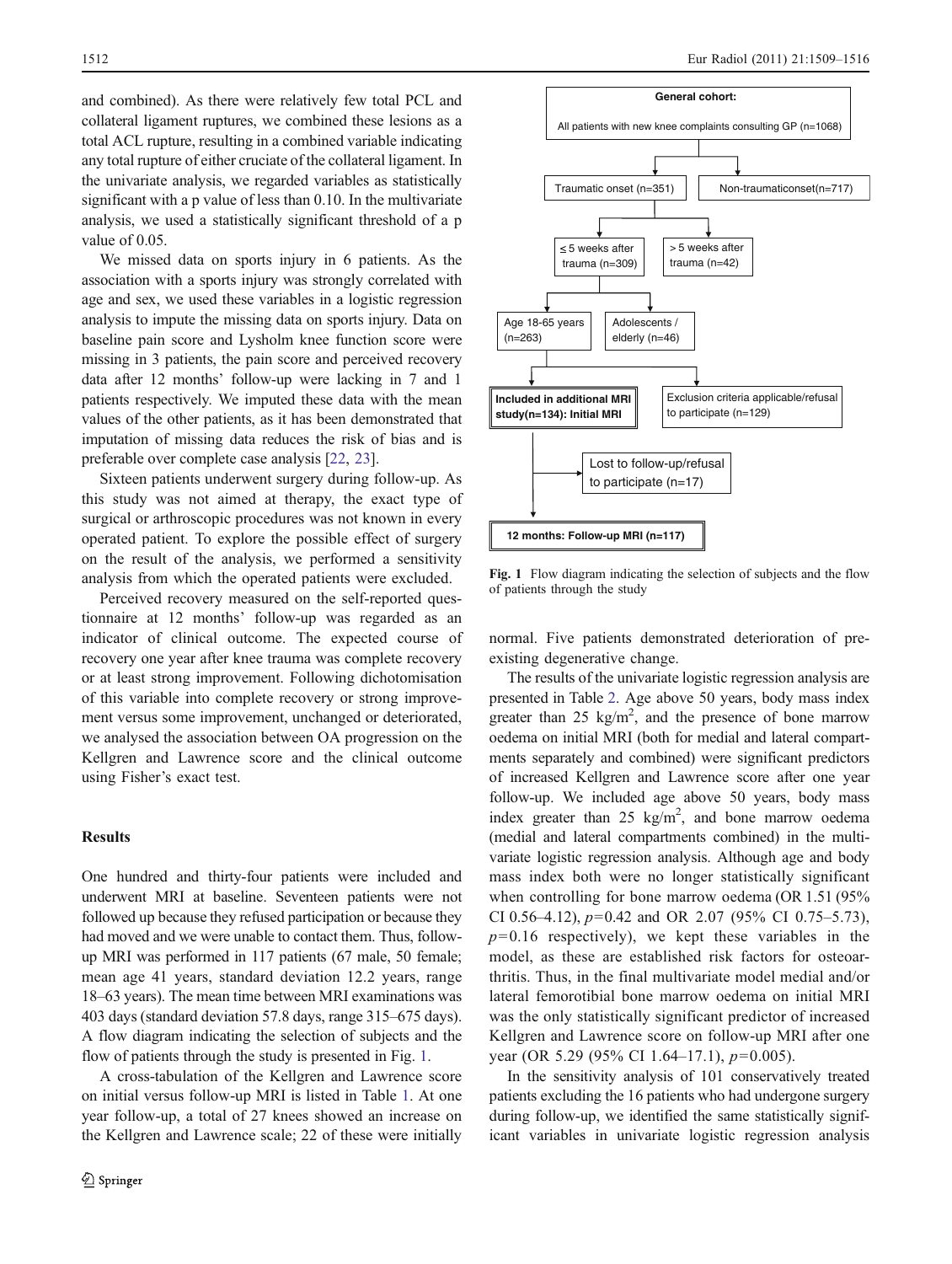<span id="page-4-0"></span>

|  |  | Table 2 Results of the univariate logistic regression analysis |  |
|--|--|----------------------------------------------------------------|--|
|  |  |                                                                |  |

| Covariate                                              | Frequency in study population<br>of 117 patients (percentage) <sup>a</sup> | Odds ratio (95%<br>confidence interval) | $p$ value |
|--------------------------------------------------------|----------------------------------------------------------------------------|-----------------------------------------|-----------|
| Age (continuous)                                       | 41.0 years $(12.2, 18-63)^{a}$                                             | $1.03/\text{yr}$ (0.99-1.07)            | 0.10      |
| Age $>50$ years                                        | 30(26)                                                                     | $2.57(1.02 - 6.44)$                     | 0.04      |
| Male sex                                               | 67(57)                                                                     | $0.74(0.30-1.78)$                       | 0.50      |
| Body weight                                            | 82.6 kg $(15.6, 40-129)^{a}$                                               | $1.01/kg(0.98-1.04)$                    | 0.41      |
| Body mass index (continuous)                           | 26.3 kg/m2 (4.1, 17-40) <sup>a</sup>                                       | $1.07(0.97-1.19)$                       | 0.18      |
| Body mass index $>25$ kg/m <sup>2</sup>                | 69 (59)                                                                    | $2.39(0.92 - 6.21)$                     | 0.07      |
| Body mass index $>30$ kg/m <sup>2</sup>                | 20(17)                                                                     | $1.55(0.53-4.53)$                       | 0.42      |
| Sports injury <sup>b</sup>                             | 59 (50)                                                                    | $1.08(0.46 - 2.55)$                     | 0.87      |
| Baseline pain score continuous c                       | 4.6 $(2.3, 0-10)^{a}$                                                      | $1.01(0.84-1.22)$                       | 0.92      |
| Baseline pain score >6 points <sup>c</sup>             | 44 (38)                                                                    | $0.79(0.32 - 1.94)$                     | 0.60      |
| Baseline Lysholm score continuous c                    | 65.1 (18.8, 16–100) <sup>a</sup>                                           | $0.99(0.97-1.01)$                       | 0.25      |
| Baseline Lysholm score $>50^{\circ}$                   | 88 (75)                                                                    | $0.72(0.28-1.89)$                       | 0.51      |
| Lesions on initial MRI                                 |                                                                            |                                         |           |
| Total ACL rupture                                      | 12(10)                                                                     | $1.13(0.28 - 4.49)$                     | 0.87      |
| Total or partial ACL rupture                           | 21(18)                                                                     | $1.90(0.68 - 5.33)$                     | 0.22      |
| Total cruciate or collateral ligament rupture          | 14(12)                                                                     | $2.05(0.62 - 6.73)$                     | 0.24      |
| Lateral meniscal tear                                  | 24(21)                                                                     | $0.85(0.28 - 2.54)$                     | 0.77      |
| Lateral meniscus degenerative lesion or tear           | 47 (40)                                                                    | $0.84(0.35-2.05)$                       | 0.71      |
| Medial meniscal tear                                   | 32(27)                                                                     | $1.82(0.73 - 4.55)$                     | 0.20      |
| Medial meniscus degenerative lesion or tear            | 91 (78)                                                                    | $1.34(0.45-3.97)$                       | 0.60      |
| Lateral or medial meniscal tear                        | 43 (37)                                                                    | $1.52(0.64-3.65)$                       | 0.35      |
| Lateral or medial meniscus degenerative lesion or tear | 95 (81)                                                                    | $1.03(0.34 - 3.09)$                     | 0.97      |
| Bone marrow oedema in lateral compartment              | 45 (39)                                                                    | $3.06(1.26 - 7.42)$                     | 0.01      |
| Bone marrow oedema in medial compartment               | 53 (45)                                                                    | $3.14(1.27 - 7.77)$                     | 0.01      |
| Bone marrow oedema in lateral or medial compartment    | 67(57)                                                                     | $6.01(1.92 - 18.8)$                     | 0.002     |

<sup>a</sup> For continuous variables, we report mean (standard deviation, range)

<sup>b</sup> 6 missing values were imputed

<sup>c</sup> 3 missing values were imputed

(results not tabulated). Similarly, femorotibial bone marrow oedema was the only statistically significant variable in multivariate analysis (OR 5.38 (95% CI 1.67–17.3),  $p=0.005$ ).

A cross-tabulation of perceived recovery versus stable or progressive degenerative change on follow-up MRI is shown in Table 3. Ninety-seven patients reported complete recovery or strong improvement after 12 months' followup, whereas 3 patients experienced some deterioration. Seventeen of the 27 patients with new or progressive osteoarthritic change reported complete recovery or strong improvement in terms of perceived recovery versus 80 of

|  |  |  |  |  |  |  |  | Table 3 Perceived recovery after 12 months and progression of degenerative change on follow-up MRI |  |  |  |
|--|--|--|--|--|--|--|--|----------------------------------------------------------------------------------------------------|--|--|--|
|--|--|--|--|--|--|--|--|----------------------------------------------------------------------------------------------------|--|--|--|

|                                                      | Perceived recovery   |                       |                     |           |                       |       |  |
|------------------------------------------------------|----------------------|-----------------------|---------------------|-----------|-----------------------|-------|--|
|                                                      | Complete<br>recovery | Strong<br>improvement | Some<br>improvement | Unchanged | Some<br>deterioration | Total |  |
| Absent or unchanged pre-existing degenerative change | 23                   | 57                    |                     |           |                       | 90    |  |
| New or progressive degenerative change               |                      | 10                    |                     |           |                       | 27    |  |
| Total                                                | 30                   | 67                    |                     | 4         |                       |       |  |

No patients selected the categories strong deterioration or worse than ever

Table displays number of patients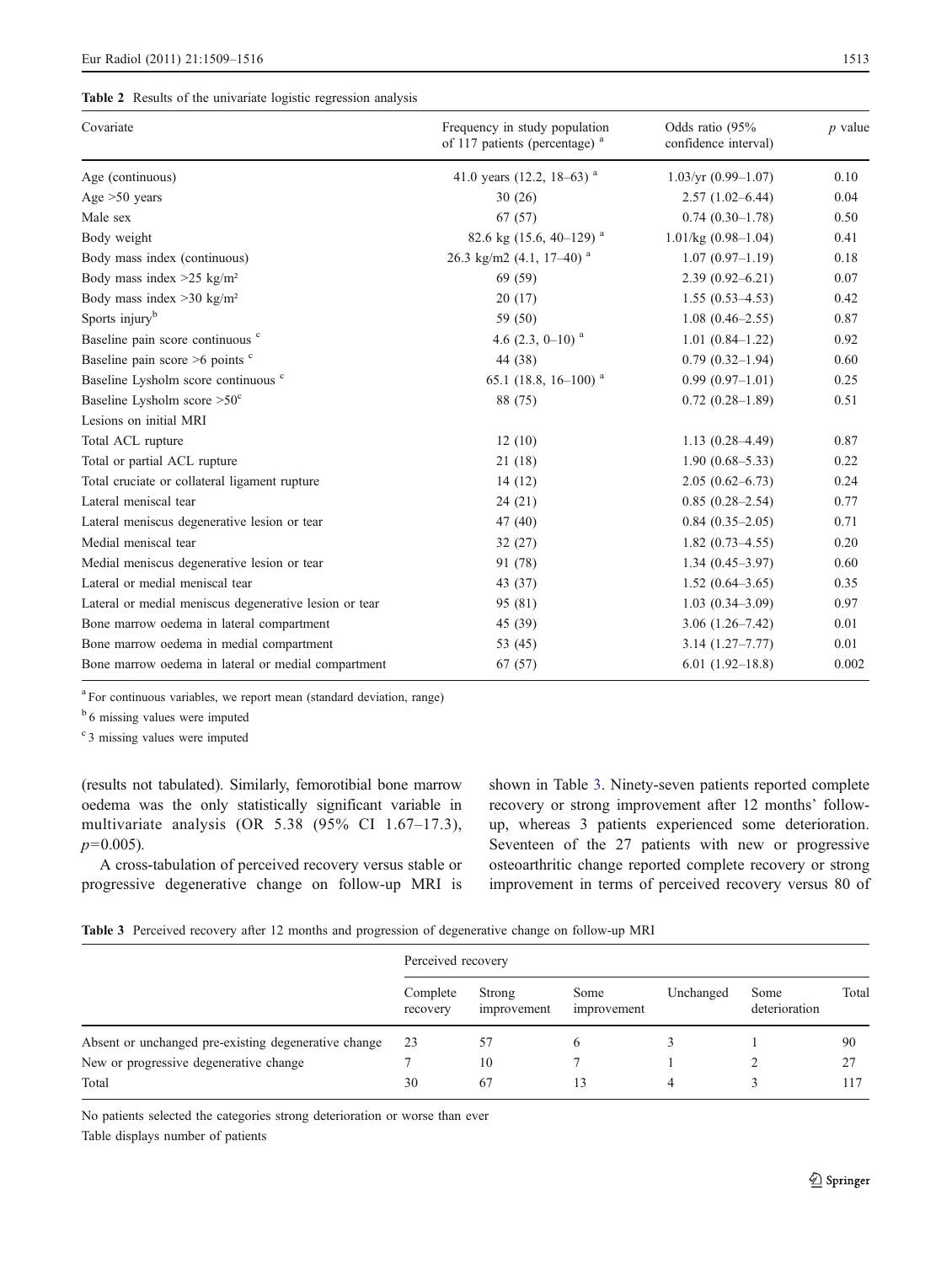the 90 patients with absent or unchanged OA. There was a statistically significant association between new or progressive osteoarthritic change on follow-up MRI and perceived recovery (Fisher's exact test p value 0.003).

# Discussion

We evaluated prognostic factors, including initial MRI findings after knee trauma, for new onset or progression of OA of the femorotibial joint, as assessed by follow-up MRI after one year. Unlike previously published studies on this subject, we conducted this study in the general practice population as most patients with traumatic knee injury are managed in a primary care setting in our country. In the univariate logistic regression analysis, higher age ( $>50$  years), higher body mass index ( $>25$  kg/m2), and bone marrow oedema were associated with new or progressive osteoarthritic changes of the femorotibial joint one year after trauma. In multivariate logistic regression analysis, however, only bone marrow oedema was statistically significant and it was found to be a strong predictor. Whereas previously published studies focused on the longterm (2 years and more) risk of developing OA after knee injury, we focused on the risk of developing MRI signs of OA during the first year following trauma [[7](#page-6-0), [8,](#page-6-0) [24\]](#page-7-0).

Both higher age and higher body mass index were identified as risk factors for progression of knee osteoarthritis in previous case control studies and population based studies [\[2,](#page-6-0) [4](#page-6-0), [25\]](#page-7-0). Although we only found this association in univariate logistic regression analysis, we kept these variables in the model, as these are established risk factors for osteoarthritis. It is possible that the number of patients was too small to demonstrate significance. Apparently bone marrow oedema is more important in the onset or progression of knee osteoarthritis than the other two risk factors.

Our findings are consistent with other reports on bone marrow oedema. In the Pond-Nuki dog model of OA, bone marrow lesions were considered a very early sign of OA [\[10](#page-6-0)]. In a longitudinal study by Felson et al. bone marrow oedema was suggested to be a powerful predictor of disease progression in non-traumatically injured patients with symptomatic OA of the knee [\[9](#page-6-0)]. Kubota et al. recently found a relationship between bone marrow abnormalities and the progression of knee OA [[26\]](#page-7-0).

Histopathologically, bone marrow oedema after traumatic knee injury (also referred to as bone bruise) is thought to be the result of microfractures and haemorrhage in the subcortical trabecular bone. Bone bruise-related cartilage changes are reported to be the result of chondrocyte degeneration with proteoglycan loss [[27\]](#page-7-0). As damage to the articular cartilage is thought to be an important factor in the development of OA,

this may explain the relationship between traumatic bone marrow oedema and early progression of OA.

In a previous study, we found that the median healing time of post-traumatic bone bruises in our study group was 42.1 weeks [[28\]](#page-7-0). The present study suggests that although the bone bruise itself is healed within a year, a long-term effect may be initiated by this lesion, i.e. the development of osteoarthritic change of the knee joint.

Our study has several limitations. We only evaluated the femorotibial joint because there were too few patients  $(n=4)$ with new onset or progressive patellofemoral OA to justify a separate logistic regression analysis. We considered that a pooled analysis of these joints would be meaningless, because the pathogenesis of femorotibial and patellofemoral OA and the effect of trauma is probably different. In recent MRI-based studies on OA, the Whole Organ Magnetic Resonance Imaging Score (WORMS) and Knee Osteoarthritis Scoring System (KOSS) have been used to evaluate the severity of degenerative change [\[15,](#page-6-0) [18](#page-6-0)]. At the time of the baseline MRI performed in our study (2002–2003), these semi-quantitative scoring systems had not been introduced, although the items scored were almost identical to KOSS. For reasons of comparability and to avoid interfering with the prospective study design, we used the KOSS items for the evaluation of progression of OA, but we continued using the adapted Kellgren and Lawrence system for grading OA on the 1-year follow-up MRI [\[19](#page-6-0)]. The outcome was defined as any increase on the Kellgren and Lawrence scale. We acknowledge that this refers to a heterogeneous group of patients including those with new onset OA and those with progression of pre-existing osteoarthritic changes. Most patients with progression of OA on MRI, however, had no OA initially, indicating that the results of this study were largely based on patients who developed new onset degenerative change within one year of trauma. Most of these patients developed mild degenerative change of Kellgren and Lawrence grade 1–2 severity. As the contralateral knee was not imaged, we cannot exclude that degeneration as part of the natural history explains part of our findings. Furthermore, which proportion of osteoarthritic change is attributable to trauma is unknown, but whether or not the OA is attributable to the trauma, although interesting pathophysiologically, is clinically less relevant. The important point is that in a patient with knee injury, bone marrow oedema predicts the development of early OA.

We performed our study in the primary care setting, and consequently patients with more severe traumatic knee injuries were not included because they were referred to secondary care immediately. This may explain the relatively limited number of meniscal injuries and cruciate ligament injuries in our patient population, which implied a limited power to demonstrate a statistically significant association between these lesions and early progression of OA. The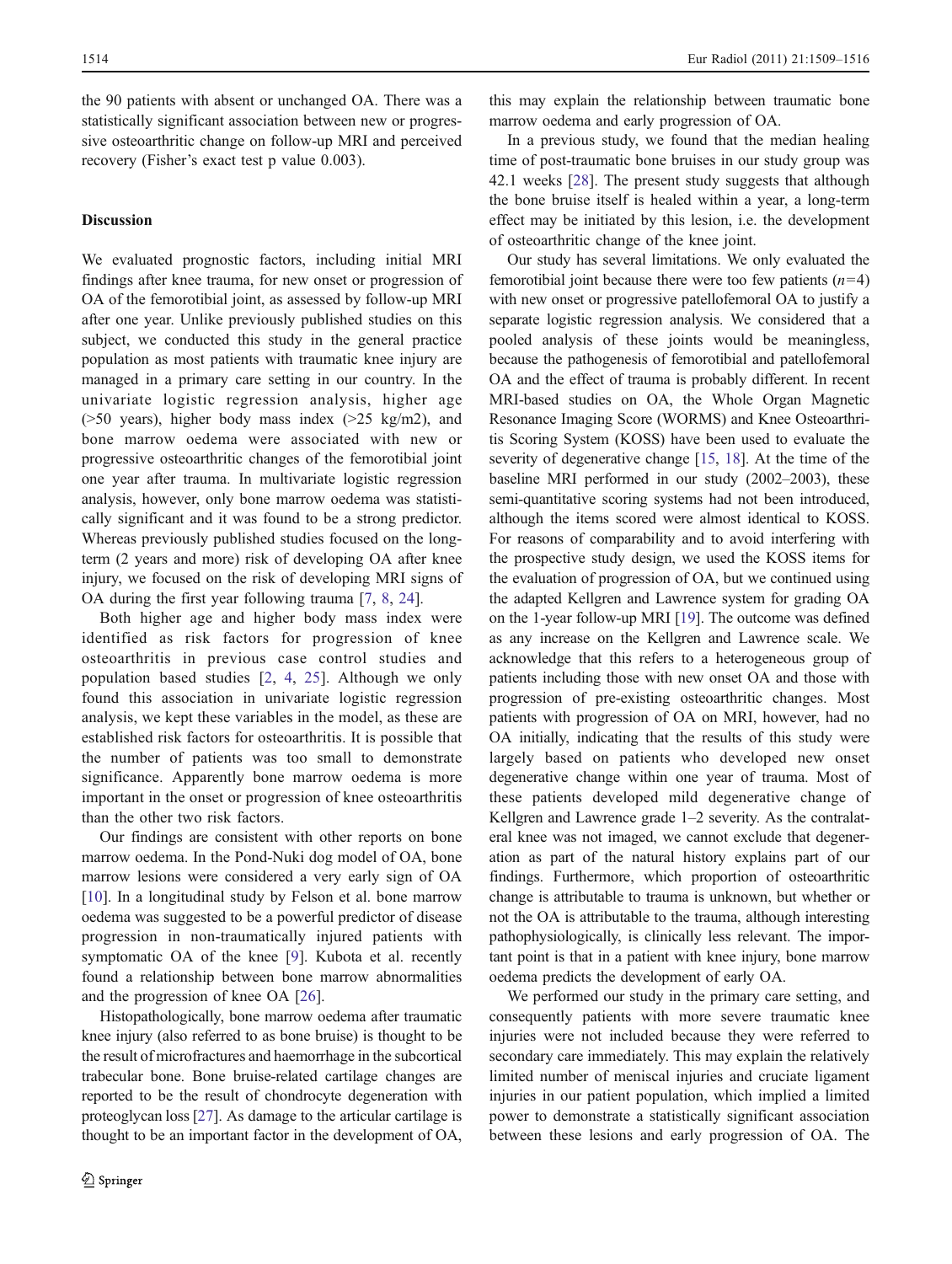<span id="page-6-0"></span>true extent to which meniscal damage and cruciate ligament injuries predict early progression of OA may be underestimated in our study, as both types of lesions have been reported to be risk factors for progression of OA [6–8].

As it was not the aim of the study to evaluate treatment for traumatic knee lesions, we did not record in detail what procedure was performed in the operated patients. To explore the consequences of this limitation, we performed a sensitivity analysis excluding the operated patients. The same prognostic factor with a similar odds ratio was found, indicating that the results of the analysis were not influenced by the type of treatment, underscoring the robustness of the model.

We found a significant association between new onset or progression of femorotibial OA at follow-up MRI and clinical outcome as measured by perceived recovery. All patients in our study sustained a knee injury resulting in acute trauma-related symptoms. One year after trauma the expected natural healing course would be complete recovery or at least strong improvement. As the disabling symptoms in the initial stage after trauma are no longer present one year after trauma, a perceived recovery less than "strong improvement" in all likelihood reflects the effect of new onset or progressive OA. In light of our results, this stresses the importance of identifying those patients with bone bruise in the initial stage after trauma and those with no or minor improvement of clinical outcome after trauma, as these patients are at high risk of developing new onset OA. In the future these patients may benefit from the development of treatment strategies targeting bone bruises.

In conclusion, the results of this study demonstrate that bone marrow oedema on initial MRI after knee trauma is a strong predictor, and in multivariable analysis the only predictor, of new onset and progression of knee osteoarthritis on 1-year follow-up MRI, which is reflected in the clinical outcome.

Acknowledgements We thank Ms Wibeke van Leeuwen and Mrs Caroline van Bavel for their assistance with the data management.

The results of this study have been accepted for scientific poster presentation at the ECR Congress 2009 in Vienna, Austria

Funding This study was funded in part by College voor Zorgverzekeringen (Dutch Health Insurance Board).

Open Access This article is distributed under the terms of the Creative Commons Attribution Noncommercial License which permits any noncommercial use, distribution, and reproduction in any medium, provided the original author(s) and source are credited.

## References

1. Peterfy CG (2002) Imaging of the disease process. Curr Opin Rheumatol 14:590–596

- 2. Spector TD, Hart DJ, Doyle DV (1994) Incidence and progression of osteoarthritis in women with unilateral knee disease in the general population: the effect of obesity. Ann Rheum Dis 53:565–568
- 3. Roos EM (2005) Joint injury causes knee osteoarthritis in young adults. Curr Opin Rheumatol 17:195–200
- 4. Reijman M, Pols HA, Bergink AP et al (2007) Body mass index associated with onset and progression of osteoarthritis of the knee but not of the hip: the Rotterdam Study. Ann Rheum Dis 66:158–162
- 5. Van der Linden MW, Westert GP, de Bakker DH, Schellevis FG (2004) Tweede nationale studie naar ziekten en verrichtingen in de huisartspraktijk: klachten en aandoeningen in de bevolking en in de huisartspraktijk. Nivel, Rijksinstituut voor volksgezondheid en milieu, Utrecht, Bilthoven
- 6. Berthiaume MJ, Raynauld JP, Martel-Pelletier J et al (2005) Meniscal tear and extrusion are strongly associated with progression of symptomatic knee osteoarthritis as assessed by quantitative magnetic resonance imaging. Ann Rheum Dis 64:556–563
- 7. Sharma L, Eckstein F, Song J et al (2008) Relationship of meniscal damage, meniscal extrusion, malalignment, and joint laxity to subsequent cartilage loss in osteoarthritic knees. Arthritis Rheum 58:1716–1726
- 8. Lohmander LS, Englund PM, Dahl LL, Roos EM (2007) The long-term consequence of anterior cruciate ligament and meniscus injuries: osteoarthritis. Am J Sports Med 35:1756–1769
- 9. Felson DT, McLaughlin S, Goggins J et al (2003) Bone marrow edema and its relation to progression of knee osteoarthritis. Ann Intern Med 139:330–336
- 10. Libicher M, Ivancic M, Hoffmann M, Wenz W (2005) Early changes in experimental osteoarthritis using the Pond-Nuki dog model: technical procedure and initial results of in vivo MR imaging. Eur Radiol 15:390–394
- 11. Spector TD, Hart DJ, Huskisson EC (1991) The use of radiographs in assessing the severity of knee osteoarthritis. J Rheumatol Suppl 27:38–39
- 12. Lawrence JS, Bremner JM, Bier F (1966) Osteo-arthrosis. Prevalence in the population and relationship between symptoms and x-ray changes. Ann Rheum Dis 25:1–24
- 13. Kijowski R, Blankenbaker DG, Stanton PT, Fine JP, De Smet AA (2006) Radiographic findings of osteoarthritis versus arthroscopic findings of articular cartilage degeneration in the tibiofemoral joint. Radiology 239:818–824
- 14. Link TM, Steinbach LS, Ghosh S et al (2003) Osteoarthritis: MR imaging findings in different stages of disease and correlation with clinical findings. Radiology 226:373–381
- 15. Peterfy CG, Guermazi A, Zaim S et al (2004) Whole-Organ Magnetic Resonance Imaging Score (WORMS) of the knee in osteoarthritis. Osteoarthritis Cartilage 12:177–190
- 16. Heintjes EM, Berger MY, Koes BW, Bierma-Zeinstra SM (2005) Knee disorders in primary care: design and patient selection of the HONEUR knee cohort. BMC Musculoskelet Disord 6:45
- 17. Boks SS, Vroegindeweij D, Koes BW, Hunink MM, Bierma-Zeinstra SM (2006) Magnetic resonance imaging abnormalities in symptomatic and contralateral knees: prevalence and associations with traumatic history in general practice. Am J Sports Med 34:1984–1991
- 18. Kornaat PR, Ceulemans RY, Kroon HM et al (2005) MRI assessment of knee osteoarthritis: Knee Osteoarthritis Scoring System (KOSS)– inter-observer and intra-observer reproducibility of a compartmentbased scoring system. Skeletal Radiol 34:95–102
- 19. Petersson IF, Boegard T, Saxne T, Silman AJ, Svensson B (1997) Radiographic osteoarthritis of the knee classified by the Ahlback and Kellgren & Lawrence systems for the tibiofemoral joint in people aged 35–54 years with chronic knee pain. Ann Rheum Dis 56:493–496
- 20. Herr KA, Spratt K, Mobily PR, Richardson G (2004) Pain intensity assessment in older adults: use of experimental pain to